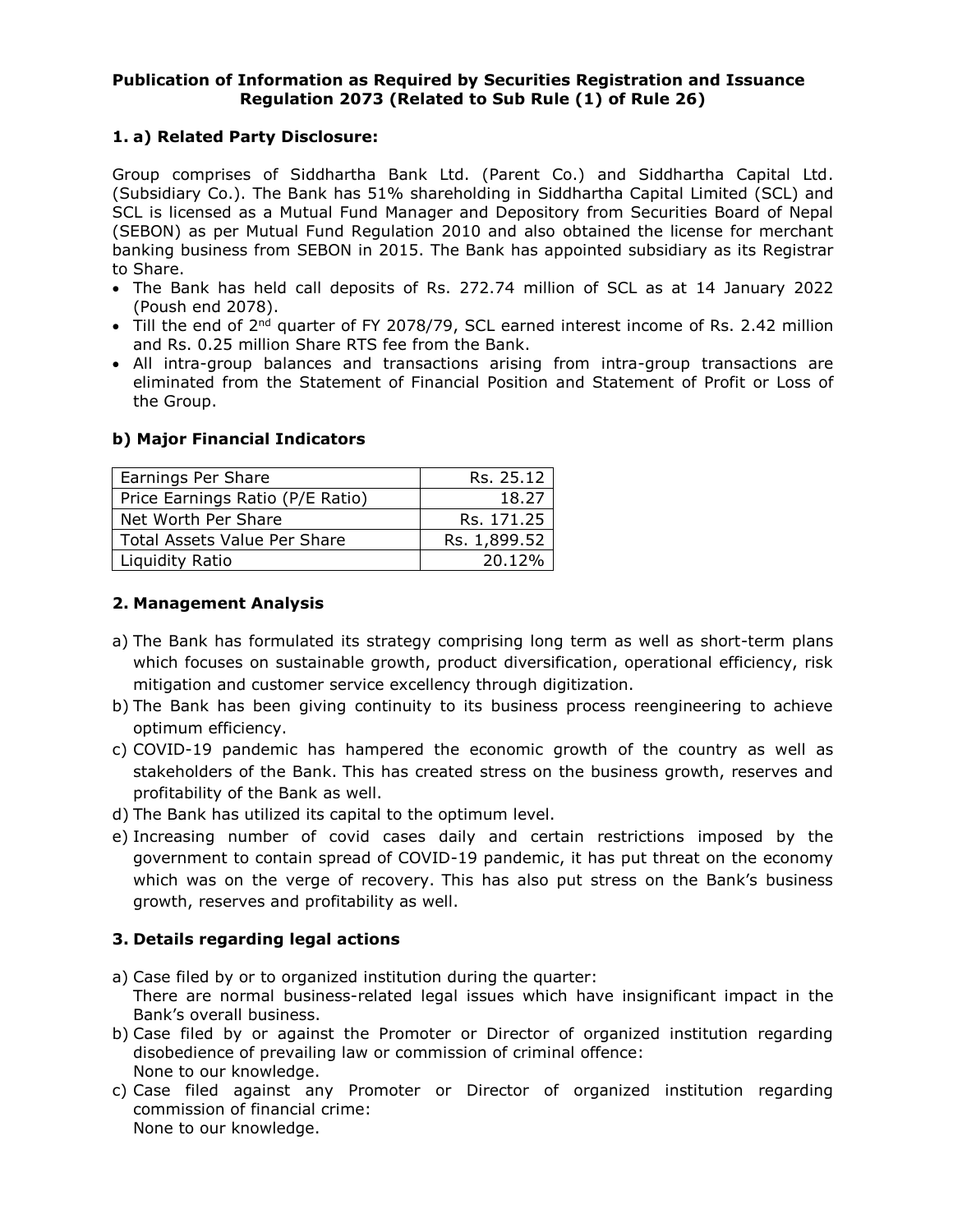## **4. Analysis of share transaction and progress of organized institution**

- a) Management's view of share transactions of organized institution of securities market: Since the price of the share is determined by open market operation, the management holds a neutral view on share transactions and its movement.
- b) Maximum, minimum and last share price of the organized institution including total transaction and transacted days during the quarter.

| <b>Maximum Price</b>  | Rs. 535.30 |
|-----------------------|------------|
| Minimum Price         | Rs. 405    |
| <b>Closing Price</b>  | Rs. 459    |
| Total Traded Shares   | 6,114,664  |
| Total Transaction No. | 25,424     |
| Total Traded Days     | 59 Days    |

#### **5. Problems and Challenges**

### **Internal**

- a) Attainment of reasonable level of cost of operations.
- b) Challenges in increasing non-interest revenue.
- c) Challenges in recovery of loans.
- d) Increment of interest spread to the level of regulatory limit.

## **External**

a) Risk to the bank due to changes in policies and regulations.

- b) Competition among banks and financial institutions.
- c) Increasing trend of cyber frauds.
- d) COVID pandemic which has affected the business and recovery.
- e) Pressure in liquidity and loanable funds.

## **Strategies to overcome Challenges**

a) COVID-19 pandemic:

- The Bank has established a mechanism to interact regularly with the borrowers and has been addressing their problems to the extent possible.
- The Bank shall continue to focus on borrower's needs to help them recover from the impact of pandemic and more attention has been given to highly impacted customer segments.
- The Bank shall monitor the effect of this pandemic regularly so as to maintain desired NPA level.
- The Bank shall further encourage customers to shift towards digital transactions. The infrastructure shall be strengthened accordingly for security of digital transactions to restrain the cyber risk.
- b) Implementation of better cost management practices.
- c) Further strengthening risk based pricing model.
- d) Focus on new, diversified and high yielding products and services.
- e) Focus on low capital requiring business.
- f) Focus on non-funded business and explore new avenues for investment diversification for generation of non-interest revenue.
- g) Business sourcing through digital channels.
- h) Building Performance Culture for growth.
- i) Prudent management of assets and liabilities for optimum utilization of resources and improvement in assets portfolio mix.
- j) Customer experience enhancement through implementation of CRM system.

## **6. Corporate Governance**

• The Bank is committed to maintain high standards of corporate governance by compliance to legal, statutory and regulatory requirements.